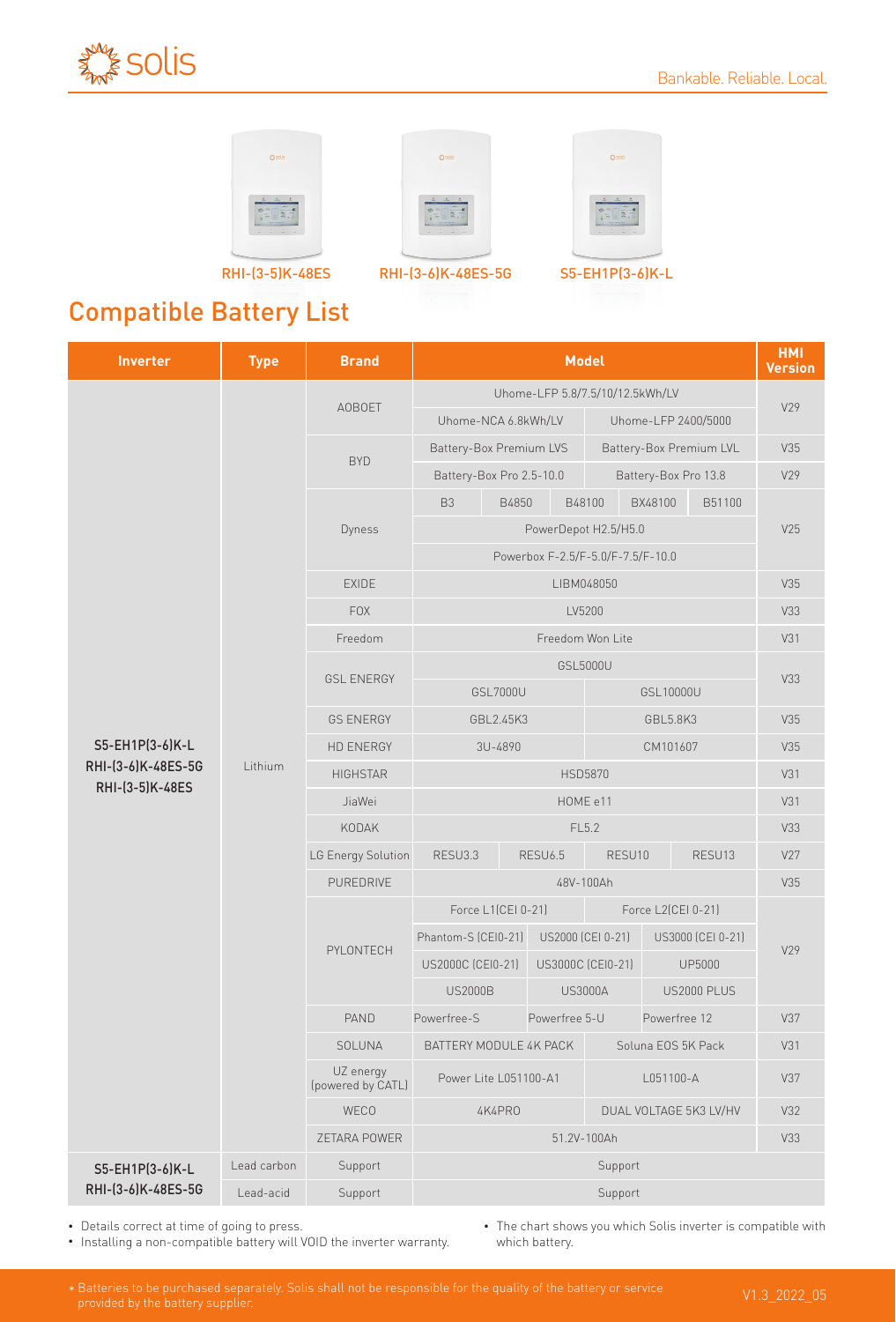





## Compatible Battery List

| <b>Inverter</b>       | <b>Type</b> | <b>Brand</b>                   | <b>Model</b>                                             |            |                         |                                      |                          |                                   | <b>HMI</b><br><b>Version</b> |
|-----------------------|-------------|--------------------------------|----------------------------------------------------------|------------|-------------------------|--------------------------------------|--------------------------|-----------------------------------|------------------------------|
|                       | Lithium     | <b>BYD</b>                     | <b>Battery-Box Premium LVS</b>                           |            |                         | Battery-Box Premium LVL              |                          |                                   | VOD                          |
|                       |             |                                | Battery-Box Pro 2.5-10.0                                 |            |                         | Battery-Box Pro 13.8                 |                          |                                   | V05                          |
|                       |             | Dyness                         | B <sub>3</sub>                                           | B4850      |                         | B48100                               | BX48100                  | B51100                            |                              |
|                       |             |                                | PowerDepot H2.5/H5.0                                     |            |                         |                                      |                          | Powerbox F-2.5/F-5.0/F-7.5/F-10.0 | V <sub>0</sub> B             |
|                       |             | <b>FOX</b>                     |                                                          | <b>VOC</b> |                         |                                      |                          |                                   |                              |
|                       |             | <b>HIGHSTAR</b>                |                                                          | <b>VOB</b> |                         |                                      |                          |                                   |                              |
|                       |             | JiaWei                         | HOME e11                                                 |            |                         |                                      |                          |                                   | <b>VOB</b>                   |
| RAI-3K-48ES-5G        |             | KODAK                          | FL5.2                                                    |            |                         |                                      |                          |                                   | <b>VOC</b>                   |
|                       |             | LG Energy Solution             | RESU3.3<br><b>RESU6.5</b>                                |            | RESU10                  |                                      | RESU13                   | V09                               |                              |
|                       |             | PYLONTECH                      | Force L1 (CEI 0-21)                                      |            |                         | Force L2 (CEI 0-21)                  |                          |                                   |                              |
|                       |             |                                | Phantom-S (CEI0-21)                                      |            |                         | US2000 (CEI 0-21)                    | US3000 (CEI 0-21)        |                                   | V09                          |
|                       |             |                                | US2000C (CEI0-21)                                        |            |                         | US3000C (CEI0-21)                    |                          | <b>UP5000</b>                     |                              |
|                       |             |                                | <b>US2000B</b>                                           |            |                         | <b>US3000A</b>                       | <b>US2000 PLUS</b>       |                                   |                              |
|                       |             | PUREDRIVE                      | 48V-100Ah                                                |            |                         |                                      |                          |                                   | <b>VOC</b>                   |
|                       |             | SOLUNA                         | BATTERY MODULE 4K PACK                                   |            |                         |                                      |                          |                                   | <b>VOB</b>                   |
|                       |             | UZ energy<br>(powered by CATL) | Power Lite L051100-A1<br>L051100-A                       |            |                         |                                      |                          |                                   | V11                          |
|                       |             | ZRGP                           | ZR-FC4850                                                |            |                         | ZR-FC48100                           |                          | V11                               |                              |
|                       |             |                                | ZR-PBX1                                                  |            |                         | ZR-PBML2.4-40.96<br>ZR-PBPL2.4-40.96 |                          |                                   |                              |
|                       | Lead carbon | Support                        |                                                          |            |                         |                                      |                          |                                   |                              |
|                       | Lead-acid   | Support                        |                                                          |            |                         |                                      |                          |                                   |                              |
| RHI-3P(5-10)K-HVES-5G | Lithium     | <b>AOBOET</b>                  | Uhome-LFP 2400/5000 Battery                              |            | Uhome-LFP 2600 HV       |                                      |                          | V06                               |                              |
|                       |             | <b>BYD</b>                     | Battery-Box Premium HVS                                  |            | Battery-Box Premium HVM |                                      |                          | <b>VOA</b>                        |                              |
|                       |             | Dyness                         | PowerRack HV1/HV2/HV3                                    |            |                         |                                      | Tower T7/T10/T14/T17/T21 |                                   |                              |
|                       |             | <b>FOX</b>                     | HV2600                                                   |            |                         |                                      |                          | V09                               |                              |
|                       |             | <b>GS ENERGY</b>               | GBL2.45K3                                                |            |                         |                                      |                          | V09                               |                              |
|                       |             | PYLONTECH                      | H48074 (CEI 0-21)                                        |            |                         | H48050 (CEI 0-21)                    |                          |                                   | V <sub>03</sub>              |
|                       |             |                                | Force H1 (CEI 0-21)<br>Force H2 (CEI 0-21)               |            |                         |                                      |                          |                                   |                              |
|                       |             | PUREDRIVE                      | Li-HV                                                    |            |                         |                                      |                          | <b>VOC</b>                        |                              |
|                       |             | SOLUNA                         | BATTERY MODULE 15K PACK HV<br>BATTERY MODULE 10K PACK HV |            |                         |                                      | V09                      |                                   |                              |
|                       |             | WECO                           | DUAL VOLTAGE 5K3 LV/HV                                   |            |                         |                                      |                          | V09                               |                              |

• Details correct at time of going to press.

• Installing a non-compatible battery will VOID the inverter warranty.

• The chart shows you which Solis inverter is compatible with which battery.